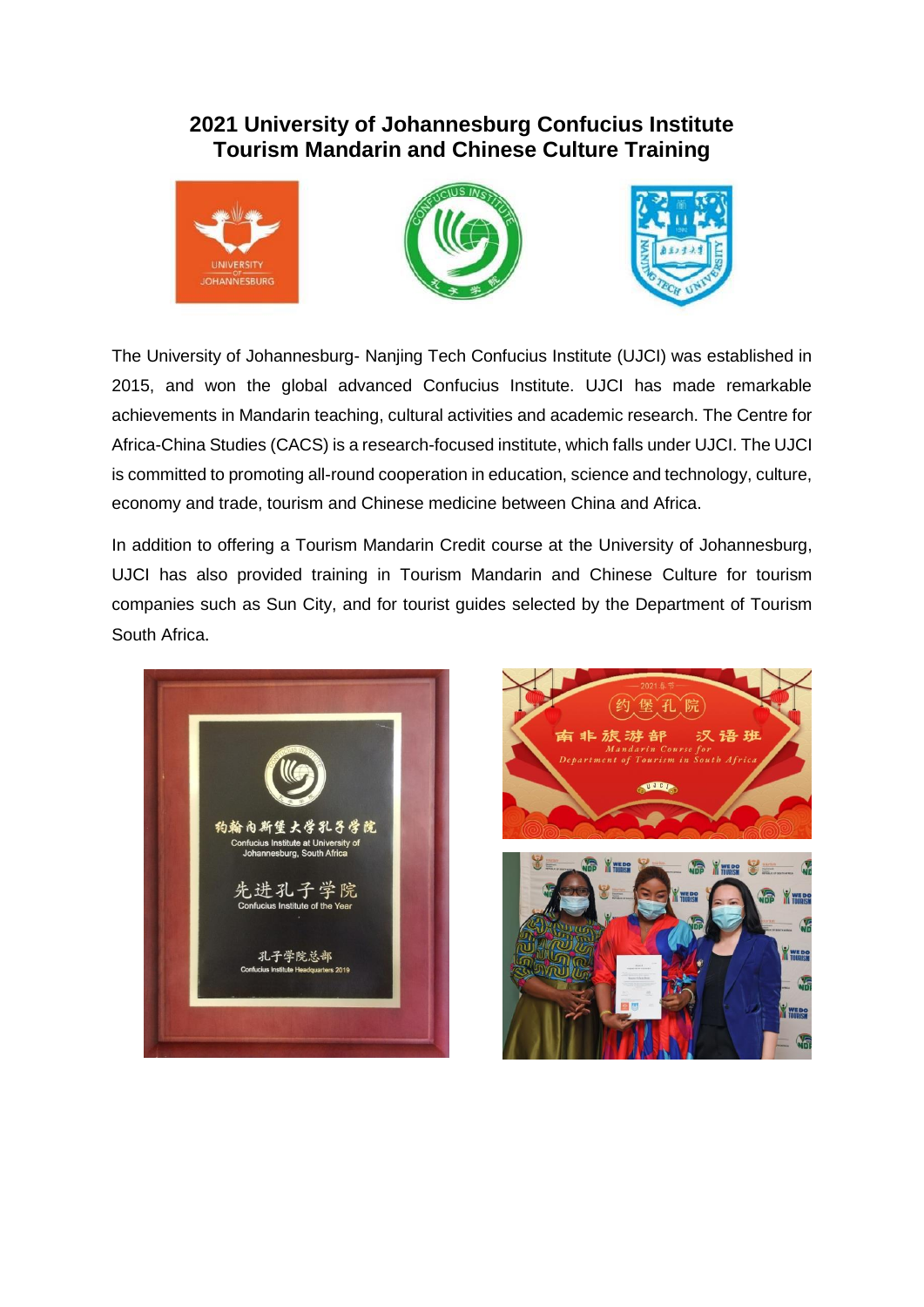

UJCI has good cooperative relations with the Tourism Business Council of South Africa (TBCSA) as well as the UJ School of Tourism and Hospitality (STH), which is one of the best schools in Africa. On August 4, 2021, UJCI hosted an inaugural Virtual International Forum themed "*South Africa- China Tourism Cooperation: Opening New Horizons*" in partnership with STH. The forum was supported by the TBCSA, the Embassy of the People's Republic of China in South Africa, the Ministry of Culture and Tourism China as well as leading scholars from South Africa and China.

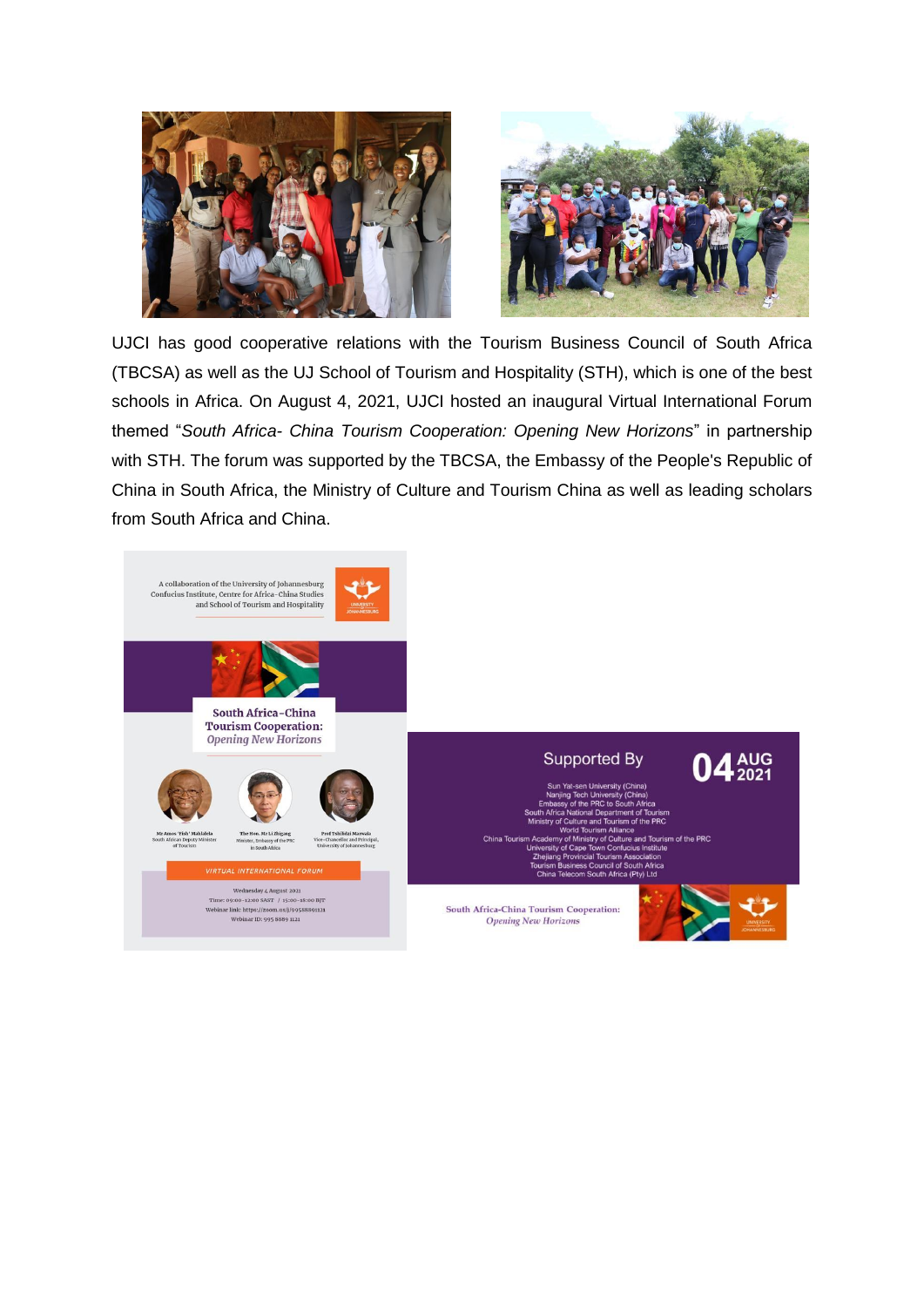

UJCI has introduced online non-credit training courses to support South Africa's tourism industry, particularly in attracting the Chinese market. The UJCI Tourism Mandarin and Chinese Culture training courses have been scheduled to take place from 13 November to 11 December (every Tuesday 18:00-19:30 p.m. and Saturday10:00 to 11:30 a.m. SAST). In total, nine lessons will be provided at no charge to students who have been accepted into the programme. We welcome all friends with no Mandarin proficiency as well as those interested in tourism mandarin to enrol for this short learning programme. A commemorative certificate will be awarded to learners upon completion of the course.

Please register as soon as possible. Kindly note that the registration system will be closed on **November 10**. A maximum of **200 learners will be accepted into the programme. Upon acceptance of the maximum number of learners, the registration system will immediately be closed.** When you complete the online application, it means that you have registered successfully. Please make sure your information is accurate, or your registration might be declined. Your personal information will not be distributed or shared with third parties but will be used internally and for certification purposes only. UJCI will add learners to a WhatsApp course group in advance (from 05 November 2021). Additional guidance and detailed information regarding the Zoom link and learning materials will be shared with the learners via the WhatsApp group.

**UJCI Contact Information**: ujci@uj.ac.za.

**Registration Link**:**[https://forms.gle/JfahFh5DUpQPCght8](https://eur01.safelinks.protection.outlook.com/?url=https%3A%2F%2Fforms.gle%2FJfahFh5DUpQPCght8&data=04%7C01%7Cyip%40uj.ac.za%7Cea0726edf9064100545608d9930b53d0%7Cfa785acd36ef41bc8a9489841327e045%7C1%7C0%7C637702499119342811%7CUnknown%7CTWFpbGZsb3d8eyJWIjoiMC4wLjAwMDAiLCJQIjoiV2luMzIiLCJBTiI6Ik1haWwiLCJXVCI6Mn0%3D%7C1000&sdata=9rW7GBUIT%2FBX1%2FYM%2BXkV4cBs8Dl8RkdApNpxsHxjiVA%3D&reserved=0)**